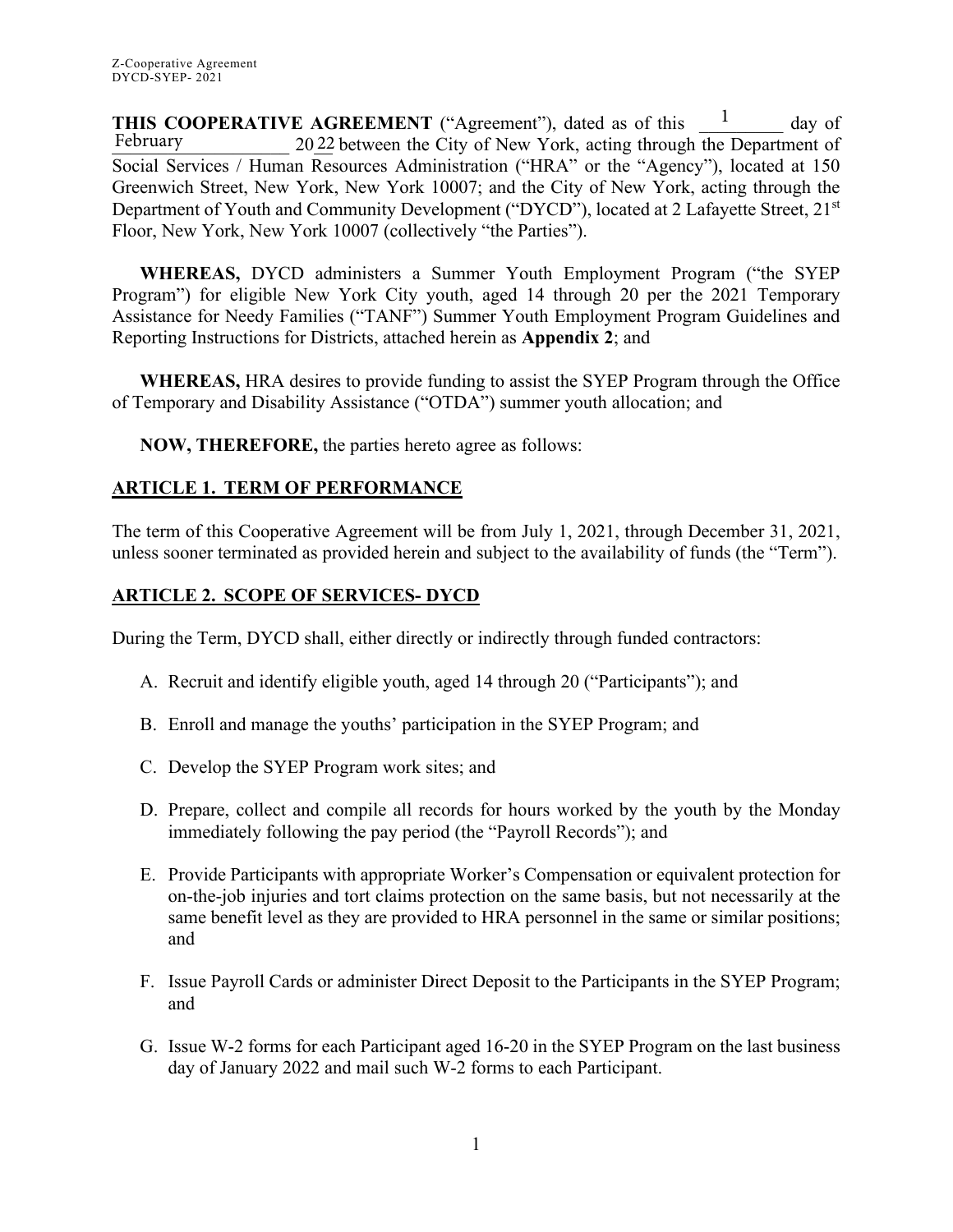## **ARTICLE 3. NUMBER OF WORK HOURS**

- A. Participants shall be divided into two cohorts, each lasting six (6) weeks:
	- 1. Cohort A shall commence July 6, 2021, and conclude August 13, 2021.
		- 2. Cohort B shall commence July 12, 2021, and conclude August 20, 2021.
- B. Participants aged 16-20 shall work the number of hours per week to be determined by the program option into which each Participant is enrolled, up to a maximum of 25 hours per week at the minimum wage (currently, \$15.00 per hour for NYC).

## **ARTICLE 4. TERMS OF PAYMENT**

- A. Reimbursable Agreement- HRA agrees to submit a claim on behalf of DYCD to OTDA on the basis of inter-agency annual expenses submitted to HRA with supporting documentation in an amount not to exceed \$23,364,642 (2021 SYEP allocation per 21- LCM-08), as specified in the budget annexed hereto as **Appendix 1.** HRA shall reimburse DYCD an amount equal to that which is reimbursed to HRA by OTDA. If any portion of the claim made by HRA on behalf of DYCD is disallowed by OTDA, then DYCD shall assume full responsibility for the cost of those services.
- B. Schedule of Payment- Upon receipt of reimbursement from OTDA, HRA shall remit to DYCD a payment for approved actual expenses for the year covered in DYCD's Expenditure Report, submitted pursuant to **Paragraphs C** and **D** below, minus any advance amounts HRA may have already submitted to DYCD. If the amounts of the advances exceed the approved actual expenses, then DYCD will reimburse HRA for such amounts. SYEP Program related claims must be for services provided during the period May 1, 2021, through September 30, 2021. Expenditures for such services must be made by October 31, 2021 and claims for these expenditures must be submitted to HRA Finance by November 20, 2021, for submission to OTDA by HRA no later than December 29, 2021.
- C. Expenditure Report- DYCD shall submit an Expenditure Report itemizing DYCD's actual expenditures, including Personnel Services under the SYEP Program. A summary of the year's PS expenditures allocated by percentage of time involved in the scope should be included. The summary of expenditures will become the claiming document. The Expenditure Report must be received by HRA's Bureau of Claims and Reimbursement no later than November 20, 2021. The Expenditure Report will be submitted with appropriate supporting documentation in order for HRA to file the claim on behalf of DYCD. The Expenditure Report for the period through September 30, 2021, shall be submitted to:

NYC Human Resources Administration DSS Finance Office- Bureau of Claims and Reimbursement Attn: Bureau Director 150 Greenwich Street, 34th Floor New York, NY 10007 Jean Nau: [nauj@dss.nyc.gov](mailto:nauj@dss.nyc.gov)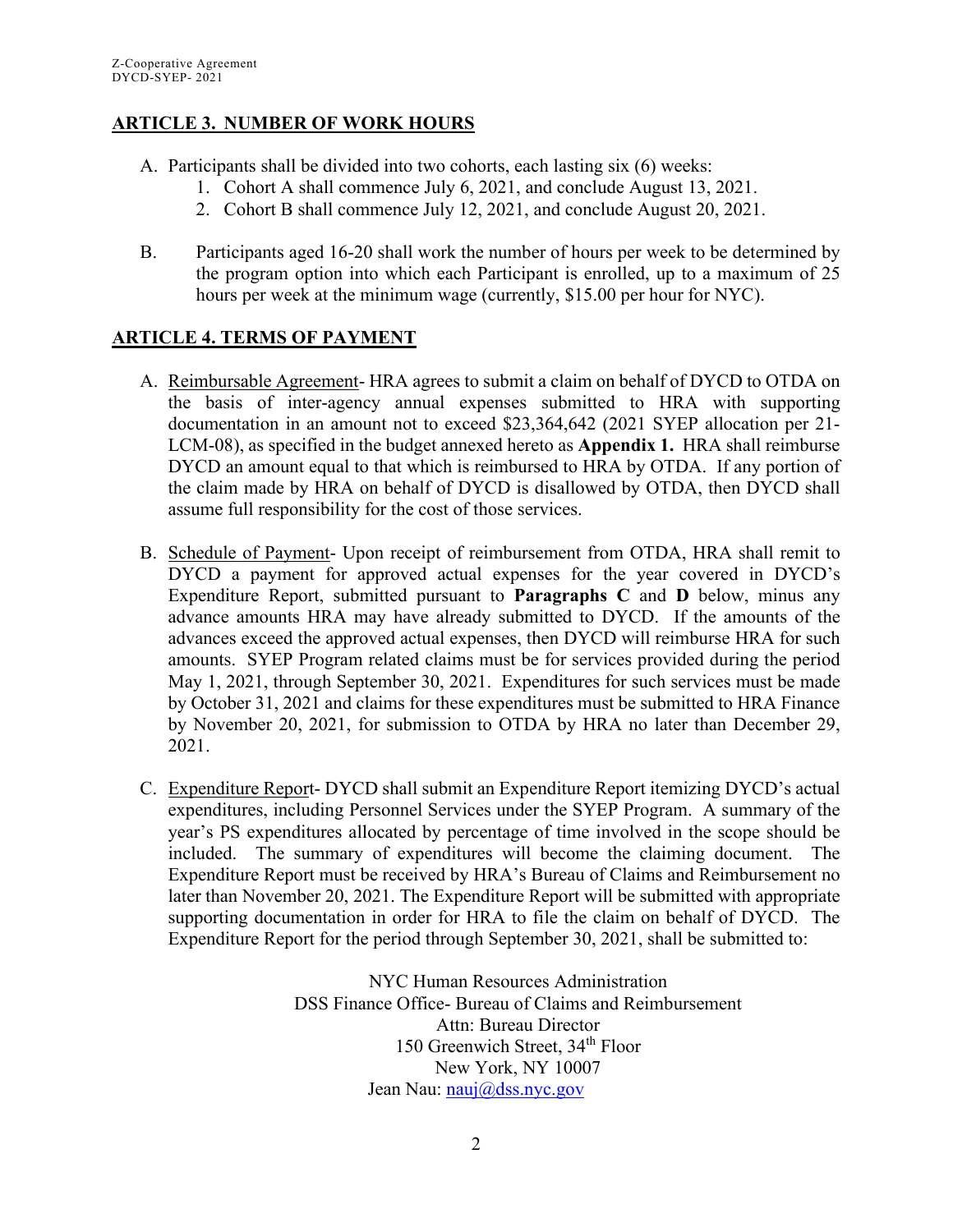D. The Inter-Agency expenditure reports shall be signed by the Director of DYCD's fiscal department or designee and shall include the following typed language:

*"I hereby certify that this expenditure report is for articles received, services rendered or amounts expended on behalf of the City of New York, that this is correct as to price and amount, that it is necessary for the proper transaction of business of the Department, that it was incurred solely for the benefit of the City of New York, and no part of the amount claimed therein has been previously certified, and that the amount is solely for the operation of said Program described in the expenditure report."* 

## **ARTICLE 5. NOTICES AND COMMUNICATION**

All notices and communication to the parties under this Cooperative Agreement shall be delivered by hand or sent by Registered or Certified Mail, Return Receipt Requested, or by overnight mail, Express Mail, or other overnight delivery services that provides a receipt to the sender, and sent to the parties at the following addresses:

New York City Human Resources Administration 150 Greenwich Street, 34<sup>th</sup> Floor New York, NY 10007 Attn: Executive Deputy Commissioner of DSS Finance

Office of Legal Affairs New York City Department of Youth and Community Development 2 Lafayette Street, 21<sup>st</sup> Floor New York, NY 10007

# **ARTICLE 6. RETENTION OF RECORDS**

DYCD shall retain all books, records, and other documentation relevant to this Cooperative Agreement for a period of six (6) years after the final payment or termination of this Cooperative Agreement, whichever is later. Any City, State, and Federal auditors and any other persons duly authorized by HRA shall, with reasonable notice to DYCD or its contractors, have full access to and the right to examine any of said materials during said period.

# **ARTICLE 7. COMPLIANCE WITH LAW**

- A. The Services rendered under this Agreement shall be performed in accordance with the applicable provisions of Federal, State, and local laws, rules, and regulations as are in effect at the time such services are rendered including without limitation the Civil Rights Act of 1964, as amended by Executive Order 11246, 41 CFR 60, Section 504 of the Rehabilitation Act of 1973, 45 CFR 84, and 45 CFR 85.
- B. By entering into this Agreement, DYCD affirms that its Agency Privacy Officer ("APO") has reviewed this Agreement and determined that any disclosure by it of identifying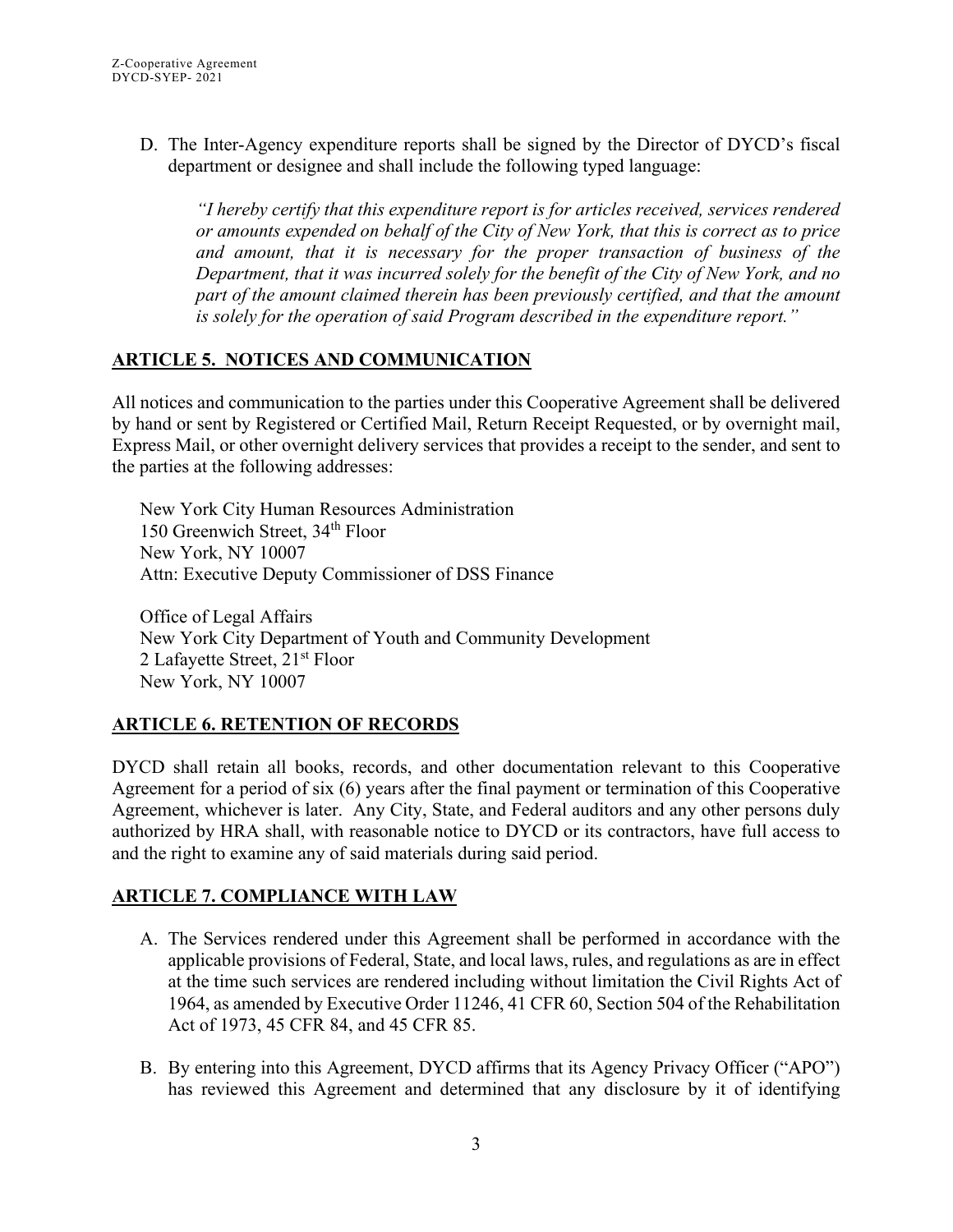information, as defined by Local Laws 245 and 247 of 2017, is routine and HRA's APO has reviewed this Agreement and designated that the collection of the DYCD data is for a routine use, pursuant to the Local Laws 245 and 247 of 2017. Each Party further affirms that it will seek review and approval from the City Chief Privacy Officer for any nonroutine disclosure or collection, as applicable, of identifying information, where necessary.

B. Pursuant to Local Law 40 of 2011, the Parties understand that this Cooperative Agreement may be posted on NYC.gov within thirty ("30") days of execution.

# **ARTICLE 8. CONFIDENTIALITY**

- A. All information obtained, learned, developed, or filed in connection with this Agreement, including data contained in official HRA and DYCD files or records, shall be held confidential pursuant to the provisions of all applicable federal, state, and local laws and codes, and shall not be disclosed to any persons, organization, agency, or other entity except as authorized or required by applicable law, rule or regulation promulgated by a governmental authority having jurisdiction.
- B. All of the reports, information or data furnished to, or prepared, assembled, or used under this Agreement are to be held confidential, and the same shall not be made available to any individual or organization without the prior written approval by HRA and/or DYCD as appropriate, except as authorized or required by applicable law, rule or regulation promulgated by a governmental authority having jurisdiction.
- C. Any disclosure of HIV-related information shall have the following written statement accompany it:

"*This information has been disclosed to you from confidential records which are protected by State law. State law prohibits you from making any further disclosure of this information without the specific written consent of the person to whom it pertains, or as otherwise permitted by law. Any unauthorized further disclosure in violation of State law may result in a fine or jail sentence or both. A general authorization for the release of medical or other information is not sufficient authorization for further disclosure."*

# **ARTICLE 9. SUPERVISION**

In Compliance with the New York State Office of Temporary and Disability Assistance's ("OTDA") Fiscal Reference Manual ("FRM"), Volume 3, Chapter 5, the Commissioner of HRA shall have organizational supervision of any staff working pursuant to the terms of this Agreement. The Commissioner of HRA may have input into the assignment, retention and reassignment of any staff working pursuant to this Agreement, however the ultimate authority for these staff members shall remain with the appointing office.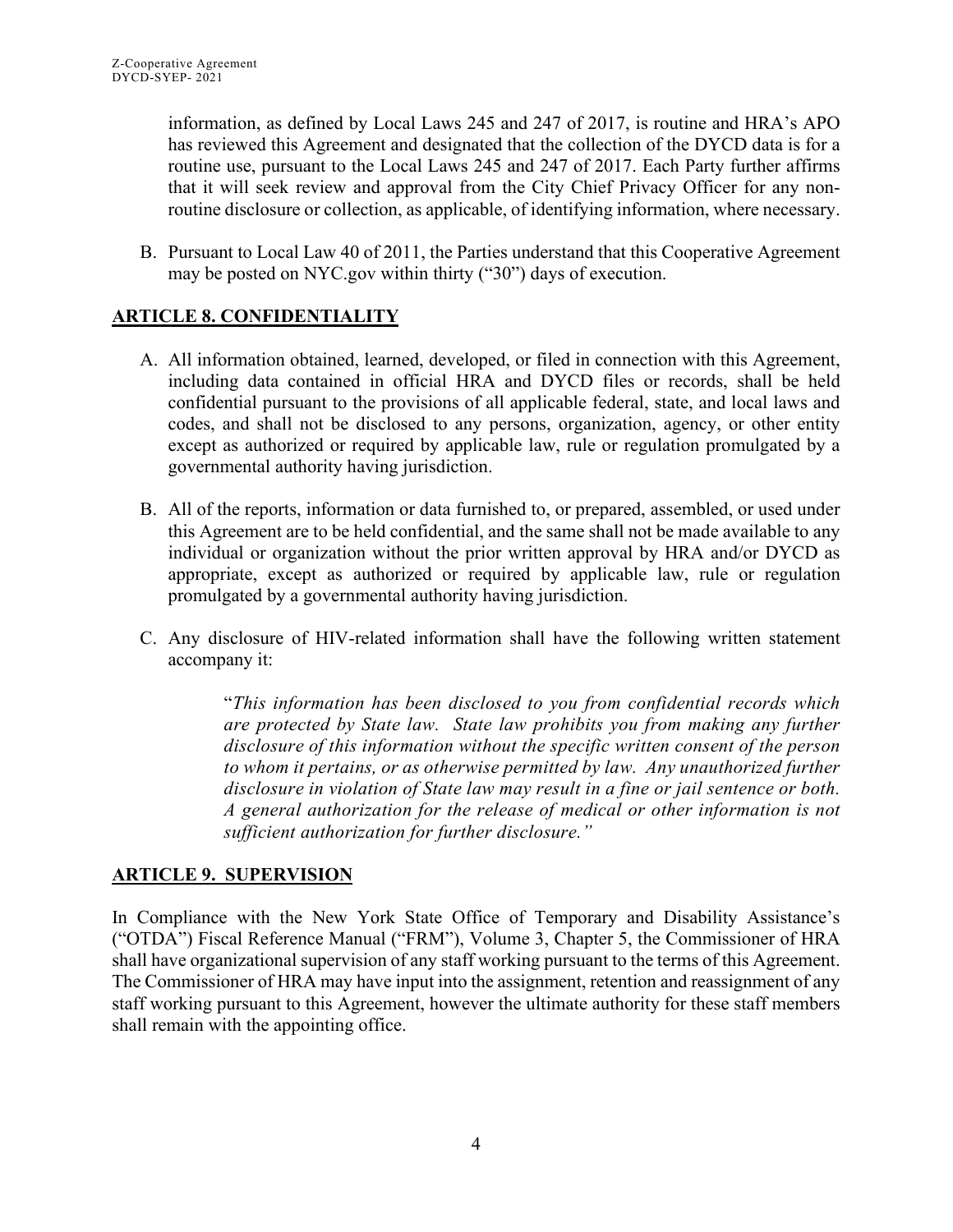## **ARTICLE 10. REPORTS**

HRA shall provide any reports and documents that will enable DYCD to perform its duties under this agreement.

## **ARTICLE 11. TERMINATION**

- A. Each Party shall have the right to terminate this Agreement, in whole or in part, upon thirty (30) days prior written notice to the other Party, or immediately for cause.
- B. HRA shall have the right to terminate this Agreement in whole or in part immediately if Federal or State reimbursement is terminated or not allowed.
- C. In addition, HRA shall have, in its sole discretion, the right to terminate this Agreement in whole or in part, or to reduce the funding and level of services in the event of a reduction or discontinuance of such funds by action or change of Federal, State or City government policy, law or regulation.
- D. In the event of termination of this Agreement, for whatever cause, HRA will pay all costs and cancellable obligations incurred up to and including the effective date of such termination.

## **ARTICLE 12. MODIFICATION**

This Agreement may be modified upon mutual agreement between the parties set forth in writing and signed on behalf of each of the Parties. It may not be modified orally.

## **ARTICLE 13. ENTIRE AGREEMENT**

This Agreement contains all the terms and conditions agreed upon by the parties hereto, and no other agreement, oral or otherwise, regarding the subject matter of this Agreement shall be deemed to exist or to bind any of the parties hereto, or to vary any of the terms contained herein.

## **[THE REMAINDER OF THIS PAGE IS INTENTIONALLY LEFT BLANK]**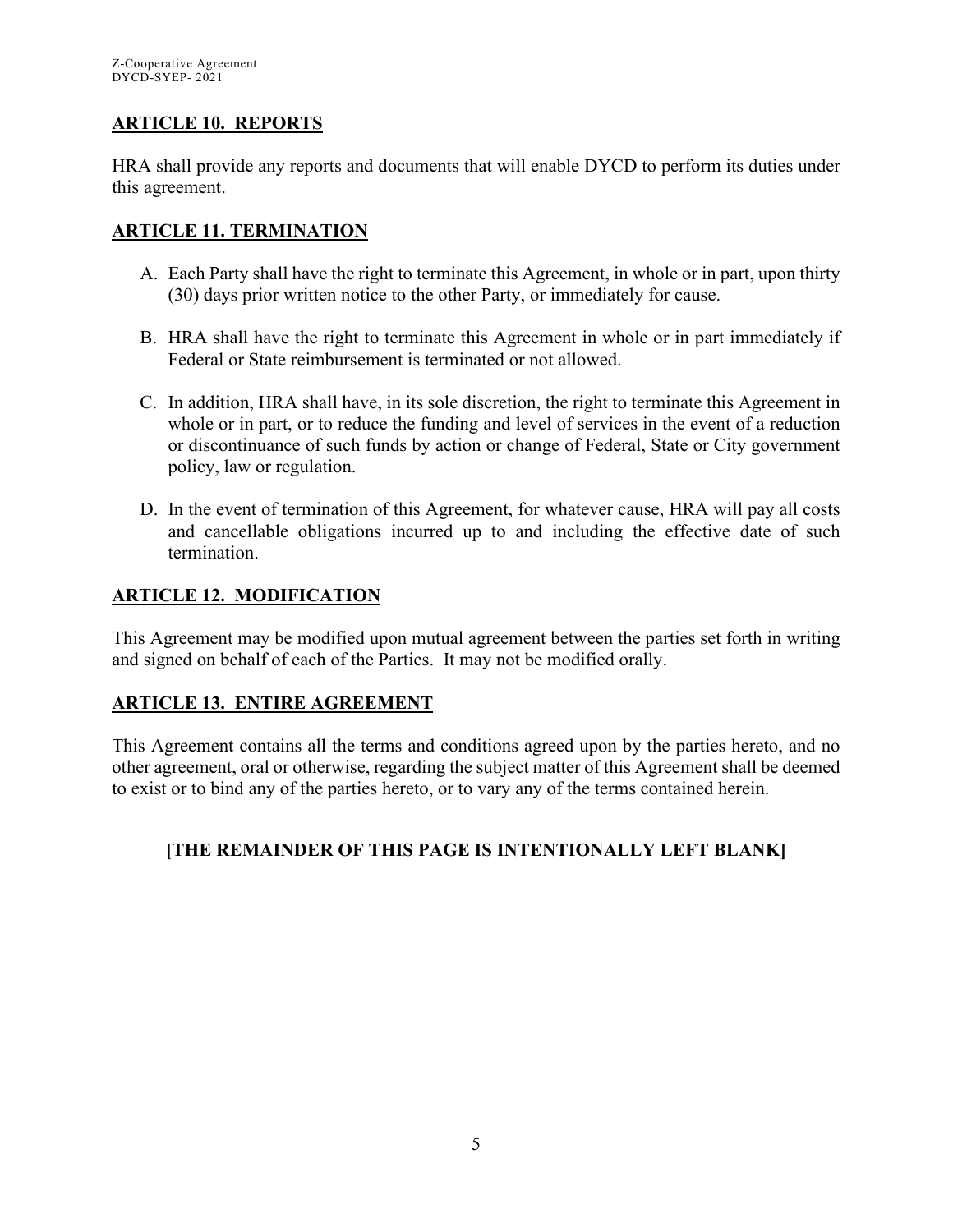**IN WITNESS WHEREOF**, the parties hereto have executed this Agreement on the dates appearing below their respective signatures.

THE CITY OF NEW YORK DEPARTMENT OF SOCIAL SERVICES HUMAN RESOURCES ADMINISTRATION

Vincent Pullo Digitally signed by Vincent Pullo, o=Department of Social Services,

Vincent Pullo Agency Chief Contracting Officer

2/1/2022

Date

THE CITY OF NEW YORK DEPARTMENT OF YOUTH AND COMMUNITY DEVELOPMENT

S. Press

Caroline Press General Counsel

 $12/01/2021$ 

Date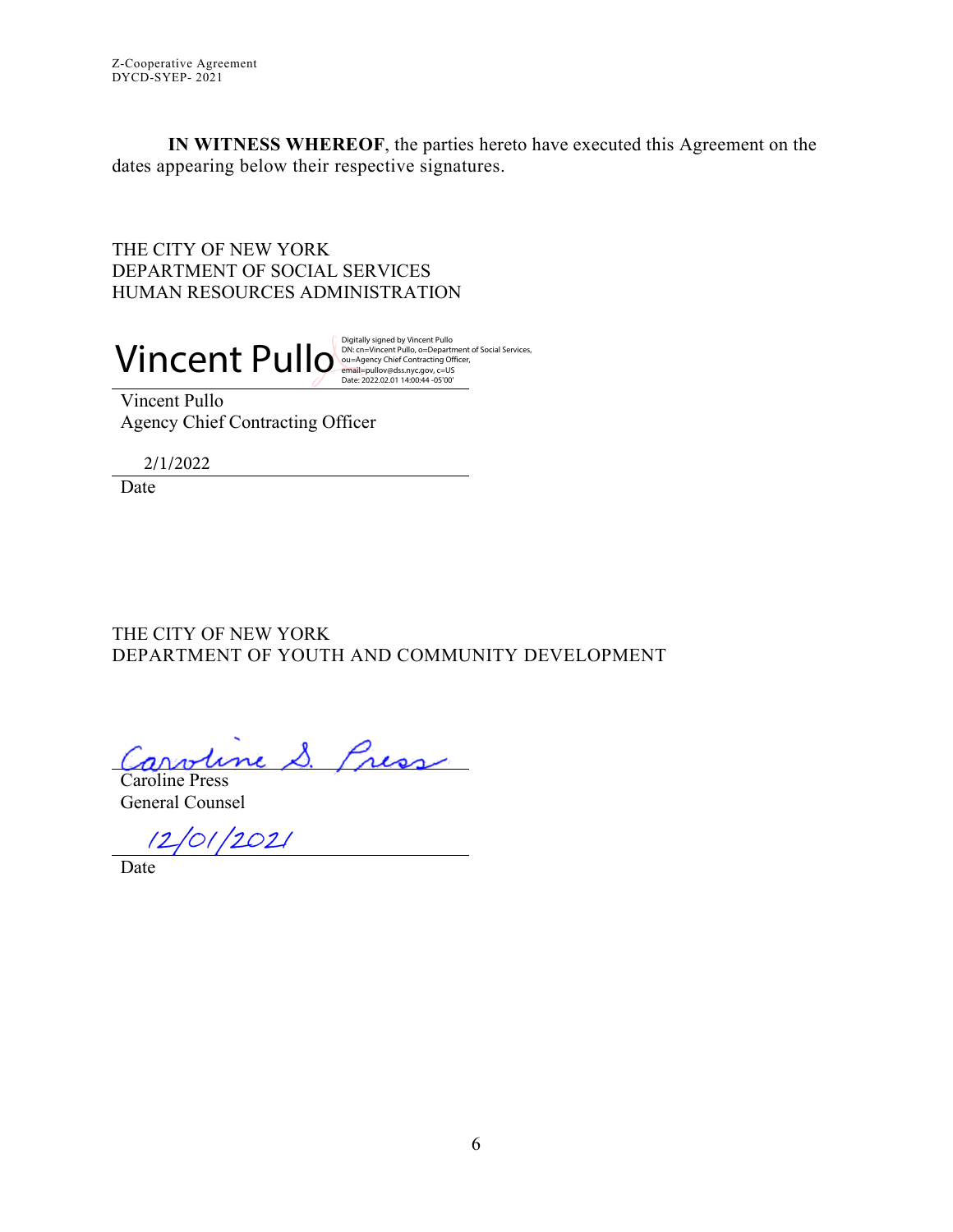# **APPENDIX 1**

| # OF TANF FUNDED     |        |               |  |
|----------------------|--------|---------------|--|
| <b>SLOTS</b>         | 10,923 |               |  |
|                      |        |               |  |
| WAGE PPP             | \$     | 1,980.00      |  |
| FICA & MTA PPP       | \$     | 159.00        |  |
| <b>TOTAL PPP</b>     | Ś      | 2,139.00      |  |
|                      |        |               |  |
| WAGES (OC724)        | \$     | 21,627,859.00 |  |
| FICA & MTA (OC725)   | \$     | 1,736,783.00  |  |
| <b>TOTAL TANF BC</b> | \$     | 23,364,642.00 |  |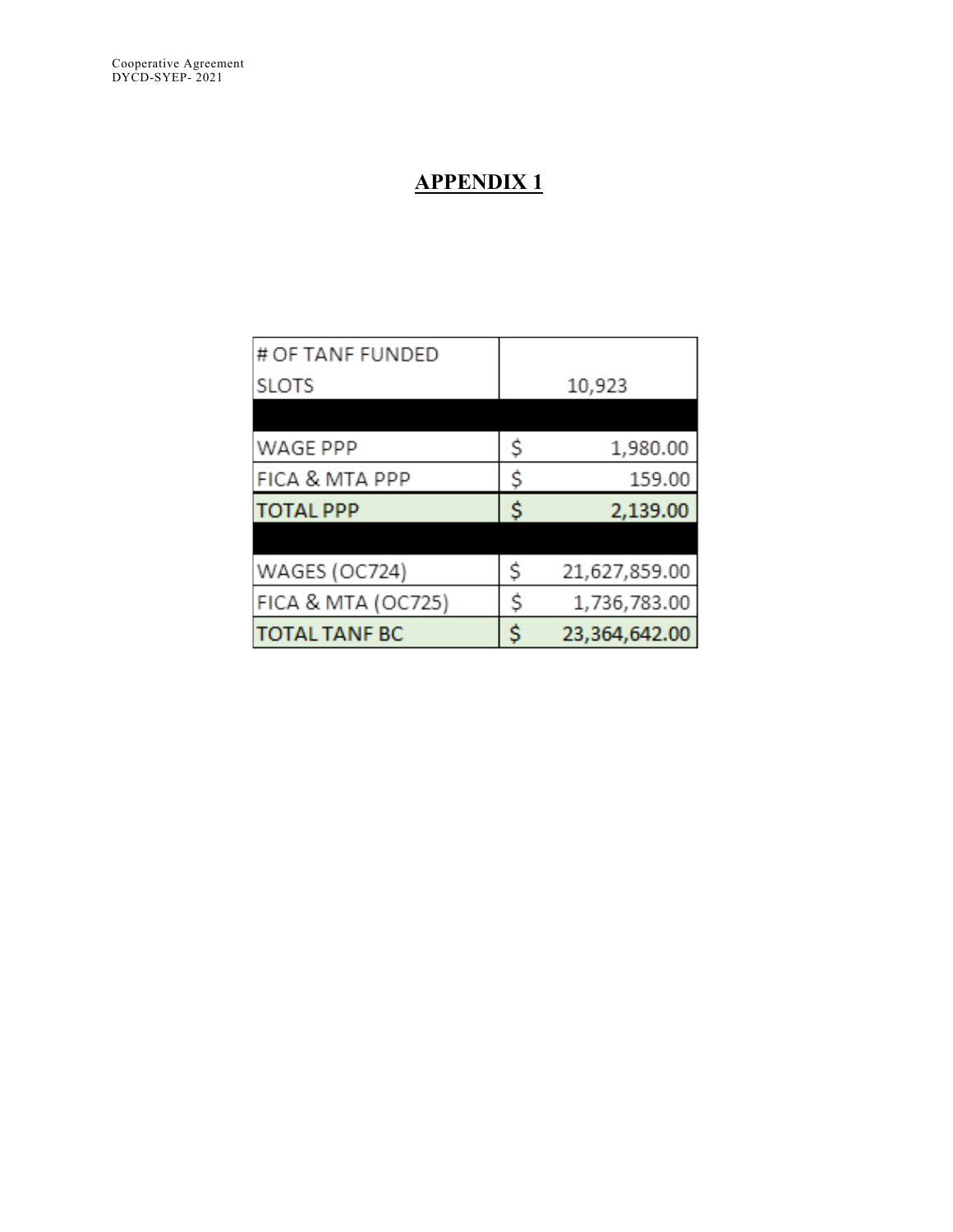# **APPENDIX 2**

#### **2021 NYS Summer Youth Employment Program (SYEP) Guidelines and Reporting Instructions for Districts**

#### **Program Dates**

Funding is available for allowable expenses incurred for SYEP services from May 1, 2021 to September 30, 2021. Expenditures for such services must be made by October 31, 2021, and final claims for these expenditures must be submitted to OTDA no later than December 31, 2021.

#### **Eligible SYEP Participants**

Eligible participants include youth ages 14 to 20 that are:

- Family Assistance (FA) recipients;
- Former FA recipients who have reached their 60-month limit on TANF and have transitioned to Safety Net Assistance (SNA); or
- Members of a household (individual or family) with income at or below 200% of the federal poverty level but not in receipt of FA or SNA. Annual poverty standards are outlined below.

| 200% of Federal Poverty Guidelines Chart            |               |                |                  |               |  |  |  |
|-----------------------------------------------------|---------------|----------------|------------------|---------------|--|--|--|
| TANF Program Year June 1, 2021 through May 31, 2022 |               |                |                  |               |  |  |  |
| <b>Family Size</b>                                  | Annual Income | Monthly Income | <b>Bi-Weekly</b> | Weekly Income |  |  |  |
|                                                     |               |                | Income           |               |  |  |  |
|                                                     | \$25,760      | \$2,146        | \$990            | \$495         |  |  |  |
|                                                     | \$34,840      | \$2,903        | \$1,340          | \$669         |  |  |  |
| 3                                                   | \$43,920      | \$3,660        | \$1,689          | \$844         |  |  |  |
| 4                                                   | \$53,000      | \$4,416        | \$2,038          | \$1,019       |  |  |  |
| 5                                                   | \$62,080      | \$5,173        | \$2,388          | \$1,193       |  |  |  |
| 6                                                   | \$71,160      | \$5,930        | \$2,737          | \$1,368       |  |  |  |
|                                                     | \$80,240      | \$6,686        | \$3,086          | \$1,542       |  |  |  |
| 8                                                   | \$89,320      | \$7,443        | \$3,436          | \$1,717       |  |  |  |
| For family units with more than eight members, add  |               |                |                  |               |  |  |  |
|                                                     | \$9,080       | \$756          | \$349            | \$174         |  |  |  |

#### **SYEP Eligibility Certification Process**

Local Commissioners Memorandum (00-LCM-20) remains the guiding document for eligibility certification requirements. The attached TANF Youth Services Application form, Rev. 2/16 [\(LDSS –](http://otda.state.nyenet/ldss_eforms/eforms/4770.pdf) 4770), will continue to be used to establish participant eligibility. Note that as of 2016, school lunch was eliminated as an eligibility category for TANF services and therefore may not be used to determine eligibility for the SYEP.

TANF Youth Applications may be faxed or mailed, and electronic signatures may be accepted for the 2021 program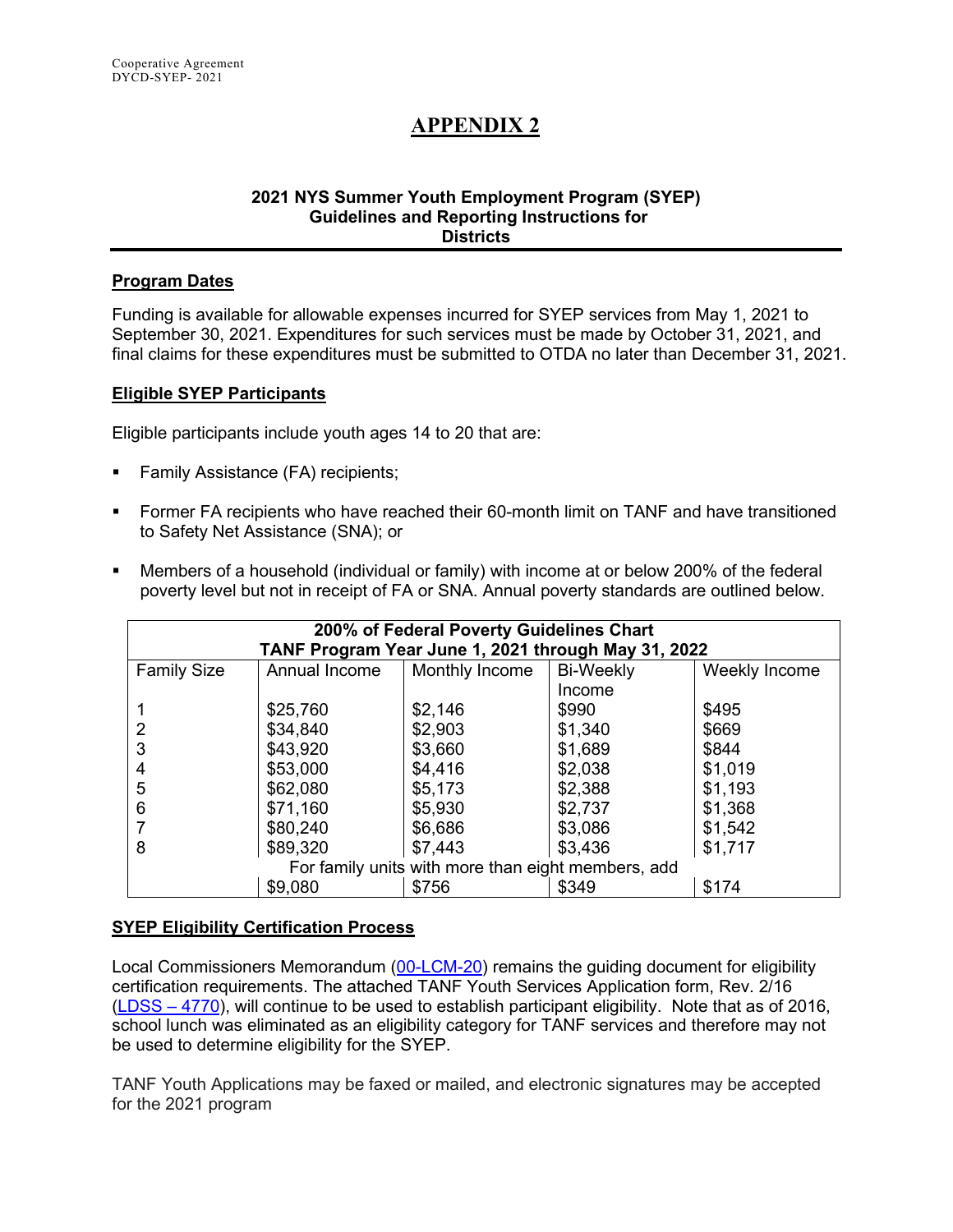#### **Allowable SYEP Costs and Services**

The SYEP provides youth from low income households with employment opportunities during the summer months. Paid employment is an integral component of the SYEP program. To augment the work component of the SYEP, providers may include limited educational and/or career exploration activities, which will better prepare youth as they continue their education and transition to the world of work. Allowable activities and services for the SYEP include: work subsidies for youth (payment to employer or third party); education and training; and supportive services such as transportation, counseling, and incentive payments.

Per 21-LCM-08:

- **Providers electing to offer education and/or career exploration components must limit these non-employment activities to no more than 20% of each provider's total 2021 enrollments**. In addition, these placements should be reserved for younger youth (e.g., 14 and 15 year-old) or those who would otherwise be more difficult to place in traditional employment opportunities.
- **The remaining program participants, at least 80%, must be engaged in traditional paid employment activities with no more than 30% of hourly participation for these SYEP participants in non-employment activities such as career exploration, mentoring outside the workplace, financial literacy, or education**. Paid employment may include remote work so long as the position is consistent with work the employer would typically engage in but is being conducted remotely due to COVID-19 business requirements or precautions.

The safety of SYEP participants is essential. All workplaces and education/training settings must comply with health and safety regulations and adhere to State and federal guidance related to COVID-19, including sector specific business re-opening guidance [https://forward.ny.gov/.](https://forward.ny.gov/) Additional steps required include those related to social distancing, facility cleaning and disinfecting, the wearing of face coverings and practicing of proper hygiene. All 2021 SYEP placements must be in compliance with current Center for Disease Control <https://www.cdc.gov/coronavirus/2019-ncov/community/index.html> and New York State Department of Health COVID-19 guidelines<https://coronavirus.health.ny.gov/home> to ensure a safe work environment for participants.

Allowable costs and services include:

- Work subsidies for youth payment to employer or third party
- **Education and training**
- Financial Literacy
- Supportive services including:
	- $\circ$  Transportation for employed person to work or to attend training
	- o Counseling and employment related services
	- o Incentive payments \* **Must be preapproved by OTDA**

#### **Mandatory Financial Literacy Component**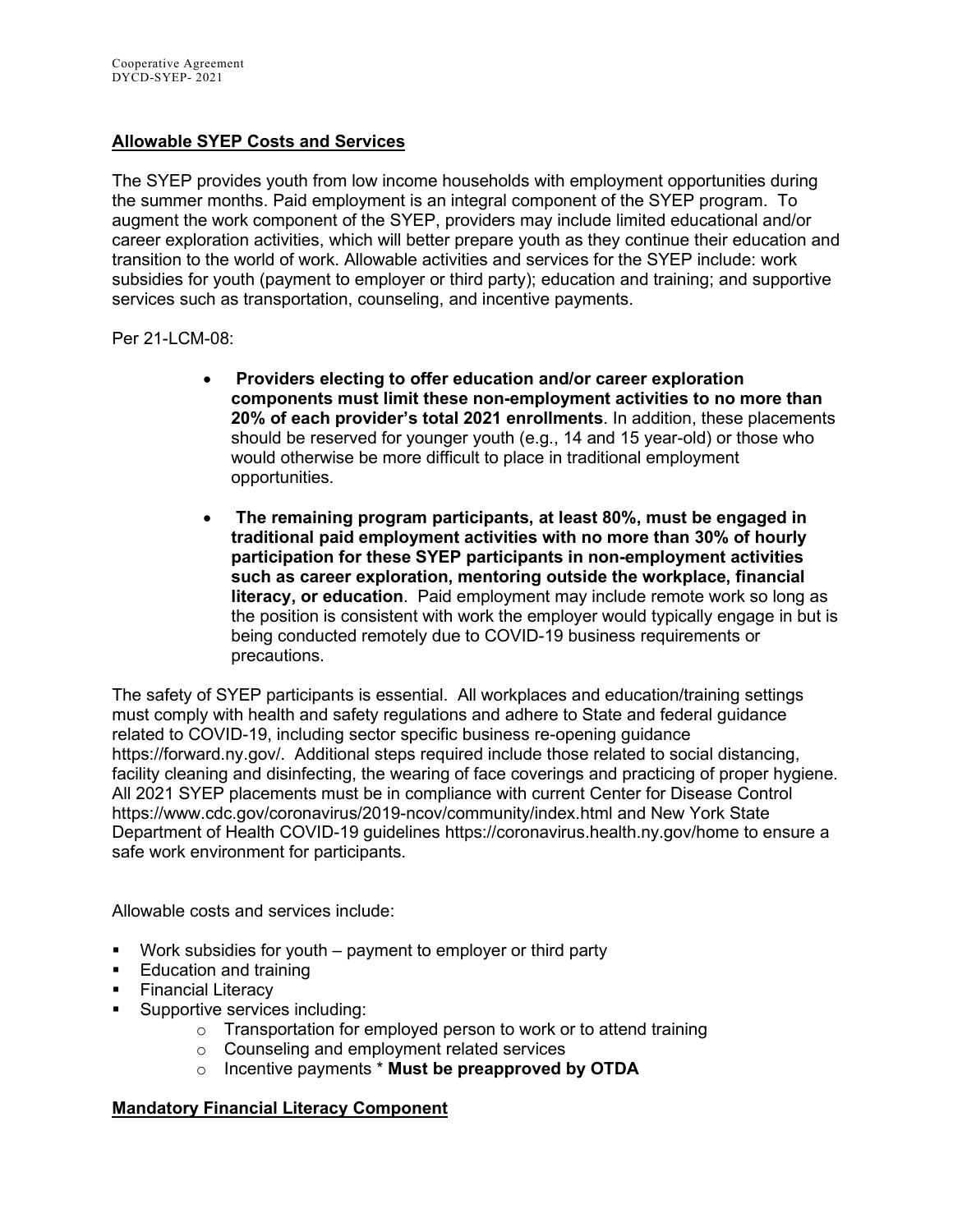On October 21, 2014, Governor Cuomo signed Chapter 421 of the Laws of 2014, which required that a financial literacy education program for teenagers and young adults be included as part of the New York State SYEP by July 1, 2016. This requirement will remain in place for the 2021 SYEP. While operators will continue to have discretion in the overall design of their financial literacy components, we expect that a meaningful level of instruction is provided. Financial literacy curriculum must be offered to all youth enrolled in the SYEP, regardless of whether they are engaged in employment or educational activities. In addition, instruction must be offered to SYEP participants between the May 1, 2021 and September 30, 2021 program dates.

You may wish to partner with a nonprofit or financial institution in your area to enhance your current offerings.

#### **2021 New York State Minimum Wage Rate Increases**

- New State Minimum Wage is \$14.00 for Nassau, Suffolk and Westchester Counties, and \$12.50 for the remainder of New York State. New York City remains at \$15.00.
- All SYEP participants must be paid at least the State Minimum Wage for the county in which youth are working for any hours of employment.
- If youth are reimbursed at an hourly rate that is below the State Minimum Wage rate (or a stipend that equates to a rate below the State Minimum Wage rate) for non-employment activities, the hourly rate and/or stipend must be provided on the attached Performance Goals / Planned Program Details report. A brief description of the design of this component including the number of youth enrolled and total hours of engagement must also be provided. Stipends and/or hourly wage rates lower than the applicable minimum wage rate for each county must be pre-approved by OTDA.
- More information regarding the New York State Minimum Wage may be found on the Department of Labor's website at:

<https://www.labor.ny.gov/workerprotection/laborstandards/workprot/minwage.shtm>

## **SYEP Worksite Placements and New York State Child Labor Law**

Youth may be placed at public, private or nonprofit worksites through the SYEP. The worksite name, type, address, number of participants placed and the nature of work at each site should be indicated on the attached 2021 Worksite List, which is due to OTDA on October 15, 2021.

Many SYEP operators partner with local daycare providers and summer camps to make employment opportunities available to participants during the summer. These worksite locations often provide rewarding work experiences for SYEP participants, and benefit the community by making slots accessible for children at a reduced or no cost. SYEP participants placed in child care settings are considered volunteers per the NYS Office of Children and Family Service (OCFS) School-Age Child Care regulations, and are thus not considered in the center's supervision ratio. SYEP participants may interact with children in childcare settings, but cannot be solely responsible for their supervision. There is no minimum age requirement for these placements, but participants do need to comply with background check requirements.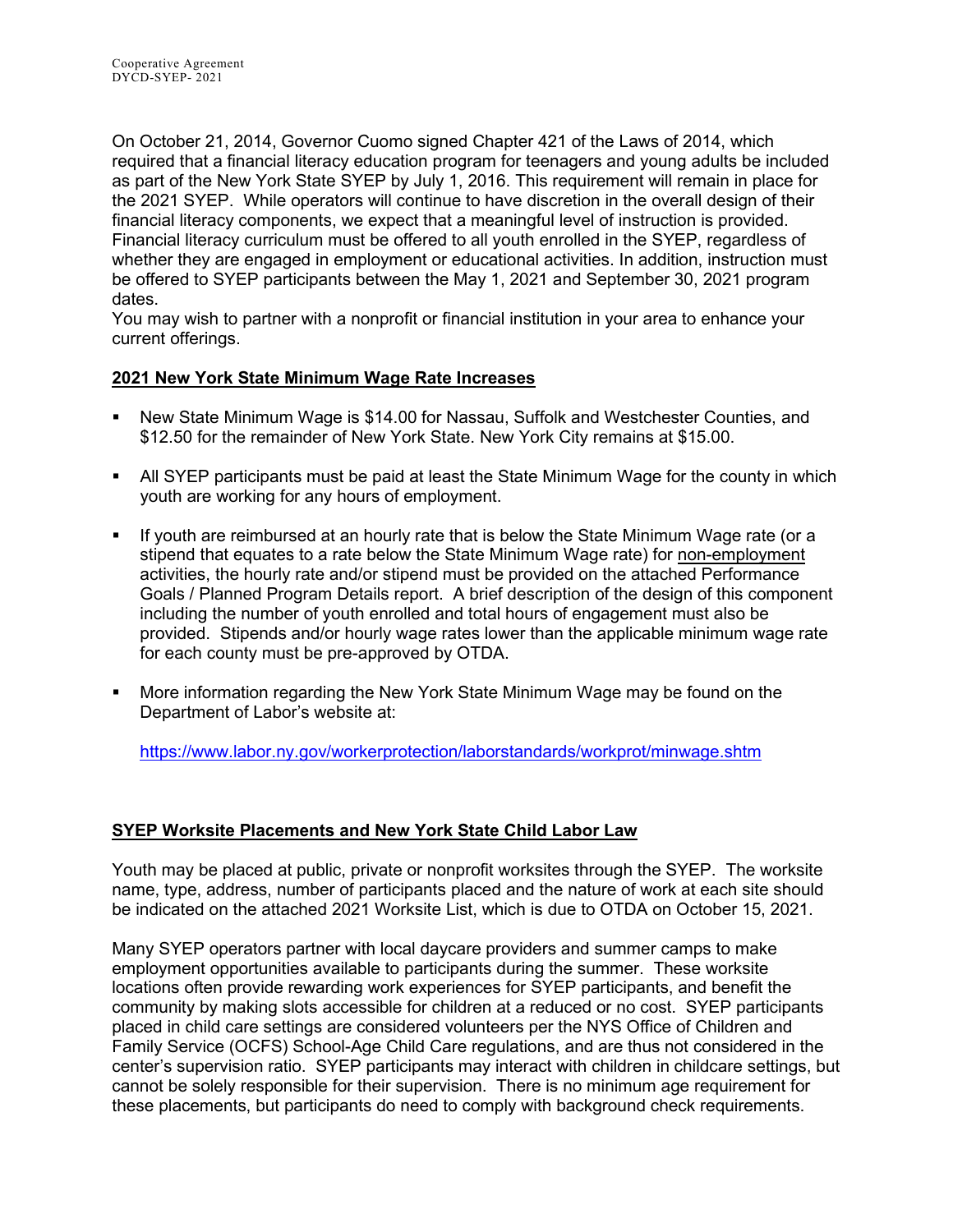The New York Photo ID Waiver for Minors may be used at the time of fingerprinting for youth who do not have a photo ID. This form is embedded in the OCFS-4930 Request for NYS Fingerprinting Services, and is available on the OCFS website at:

[https://ocfs.ny.gov/main/Forms/Day\\_Care/NYS-Photo-ID-Waiver-Card-for-Minors.pdf.](https://ocfs.ny.gov/main/Forms/Day_Care/NYS-Photo-ID-Waiver-Card-for-Minors.pdf)

SYEP operators must ensure that youth participants are assigned work activities which are allowable under federal and State labor laws. Provisions exist in the Fair Labor Standards Act and New York State Labor Law governing the employment of minors. The NYS Department of Labor, Division of Labor Standards (DLS) enforces the laws governing employment of all minors including those employed through SYEP. Attached is an updated list of allowable occupations by age compiled by staff from DLS to use as a resource for matching participants with appropriate types of work for their age. Further information regarding employment of minors can be found at:

<https://www.labor.ny.gov/workerprotection/laborstandards/workprot/minors.shtm>

In addition, every employer in New York State is required to adopt a sexual harassment prevention policy and to provide all employees with sexual harassment prevention training. All employees must complete the model training, or a comparable training that meets the minimum standards developed by the Department of Labor (DOL) and Division of Human Rights, on an annual basis. Model sexual harassment policy language and training materials are available on the DOL website at:

<https://www.ny.gov/combating-sexual-harassment-workplace/employers>

Information on obtaining New York State Working Papers can be found at:

[http://www.p12.nysed.gov/sss/pps/workingpapers/.](http://www.p12.nysed.gov/sss/pps/workingpapers/)

#### **Program Reporting Elements and Schedule**

- **2021 NYS SYEP Performance Goals / Planned Program Details:** SYEP program operators must complete the attached report to indicate the number of youth that will be employed and enrolled in educational activities, and to provide general information on program timeframes and participating worksites. In addition, SYEP operators are asked to provide descriptions of their educational components, financial literacy instruction and sexual harassment prevention training, as well as efforts made to target specific youth groups.
- **2021 District Contact Information**: This form must include the program and fiscal contact information for the entity administering the SYEP, as well as contact information for any program operators.
- **Provider Certification Agreement**: This form must be completed by any entity other than the district responsible for determining TANF eligibility.
- **2021 NYS SYEP Final Report**: Each district that administers a SYEP is required to provide final enrollment information and demographics as well as report on youth served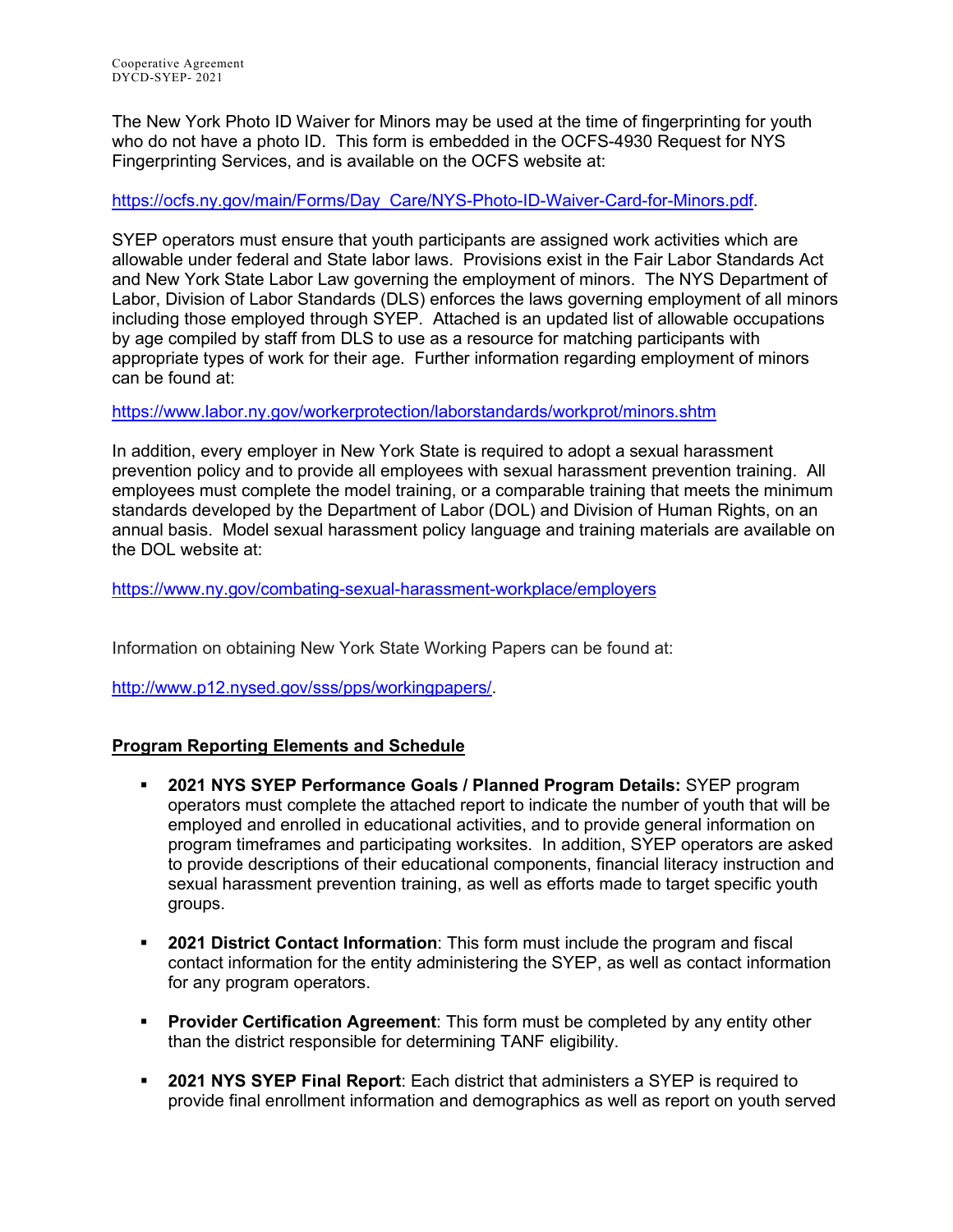by zip code. Program operators must ensure that this information is obtained for each participant enrolled. An excel spreadsheet report form has been included as part of the 2021 Final Report to capture zip code information. If SYEP operators receive multiple funding sources, operators are to report only the number of youth that were served solely with NYS SYEP funds on this Final Report. Summer slots should not be prorated or partially allocated to the NYS SYEP.

- **2021 NYS SYEP District Program Summary**: SYEP operators will be required to provide final program information regarding the overall design and implementation of the 2021 SYEP.
- **2021 Worksite List**: Program operators are asked to provide a list of all worksites, the number of youth employed at each worksite, the worksite address, the type of worksite (nonprofit, public or private) and the nature of work performed at each site. Worksite information should be submitted on the attached Microsoft Excel file.

The following documents are attached and must be completed and returned by the date indicated to the address provided below:

|                     | <b>Document</b>                                                                                                  | Due Date                                                        |
|---------------------|------------------------------------------------------------------------------------------------------------------|-----------------------------------------------------------------|
|                     | 2021 NYS SYEP Performance Goals/Planned Program Details                                                          | By June 9, 2021<br>Per 21-LCM-08                                |
| ٠                   | 2021 Contact Information<br><b>Provider Certification Agreement (District)</b>                                   | *Within 5<br>business days of<br>receipt of<br>guidelines email |
| $\blacksquare$<br>٠ | 2021 NYS SYEP Final Report<br>2021 NYS SYEP District Program Summary<br>2021 Zip Code List<br>2021 Worksite List | October 15, 2021                                                |

**Attn: Iwona Ostrowska-Sheedy Office of Temporary and Disability Assistance Employment and Income Support Programs** [Iwona.Ostrowska-Sheedy@otda.ny.gov](mailto:Iwona.Ostrowska-Sheedy@otda.ny.gov)

#### **District Claiming Forms and Instructions**

Please refer to 21-LCM-08 dated May 27, 2021 for the 2021 New York State SYEP claiming instructions.

#### **Program Oversight**

OTDA program staff from Employment and Income Support Programs may conduct program reviews to determine if: